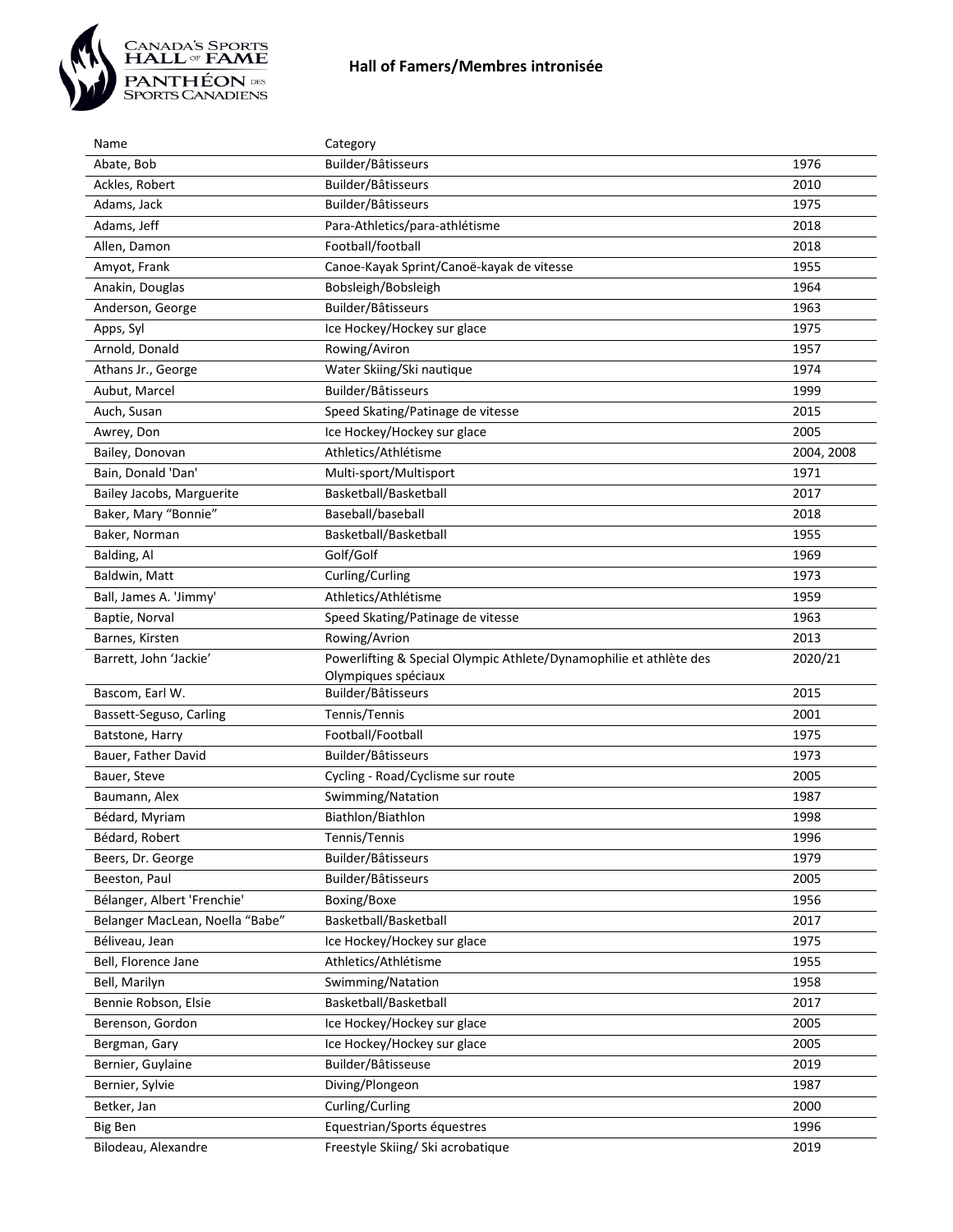

| Bionda, Jack             | Ice Hockey/Hockey sur glace                                           | 1982    |
|--------------------------|-----------------------------------------------------------------------|---------|
| Blake, Hector 'Toe'      | Builder/Bâtisseurs                                                    | 1975    |
| Bluenose                 | Sailing Vessel/Voilier                                                | 1955    |
| Boa, Gilmour             | Shooting - Rifle/Tir à la carabine                                    | 1958    |
| Boland, Martin           | Rowing/Aviron                                                         | 1977    |
| Boldt, Arnold            | Para Athletics/Para-athlétisme                                        | 1977    |
| Bossy, Mike              | Ice Hockey/Hockey sur glace                                           | 2007    |
| Boucher, Frank           | Builder/Bâtisseurs                                                    | 1975    |
| Boucher, Gaëtan          | Speed Skating/Patinage de vitesse                                     | 1984    |
| Bourassa, Jocelyne       | Builder/Bâtisseuse                                                    | 2015    |
| Bourgonje, Colette       | Para-Nordic Skiing, Para Athletics/ Ski paranordique, Para-athlétisme | 2019    |
| Bourque, Ray             | Ice Hockey/Hockey sur glace                                           | 2011    |
| Bowden, Norris           | Figure Skating/Patinage artistique                                    | 1955    |
| Bawden Bowen, Betty      | Basketball/Basketball                                                 | 2017    |
| Bower, Johnny            | Ice Hockey/Hockey sur glace                                           | 1999    |
| Bowman, William 'Scotty' | Builder/Bâtisseurs                                                    | 2004    |
| Box, Ab                  | Football/Football                                                     | 1975    |
| Boys, Bev                | Diving/Plongeon                                                       | 1979    |
| Brassard, Jean-Luc       | Freestyle Skiing - Moguls/Ski acrobatique - bosses                    | 2010    |
| Brasseur, Isabelle       | Figure Skating/Patinage artistique                                    | 1996    |
| Breen, Joseph            | Football/Football                                                     | 1975    |
| Brewer, Carl             | Builder/Bâtisseurs                                                    | 2002    |
| Bricker, Cal             | Athletics/Athlétisme                                                  | 1956    |
| Brodeur, Martin          | Ice Hockey/Hockey sur glace                                           | 2019    |
| Brooks, Lela             | Speed Skating/Patinage de vitesse                                     | 1972    |
| Brosseau, Eugène         | Boxing/Boxe                                                           | 1956    |
| Brouillard, Lou          | Boxing/Boxe                                                           | 1956    |
| Brown, George            | Rowing/Aviron                                                         | 1956    |
| Brown Drake, Sophie      | Basketball/Basketball                                                 | 2017    |
| Brown Webb, Mae          | Basketball/Basketball                                                 | 2017    |
| Browning, Kurt           | Figure Skating/Patinage artistique                                    | 1994    |
| Brunet, Caroline         | Canoe-Kayak Sprint/Canoë-kayak de vitesse                             | 2009    |
| Bulau, Horst             | Ski Jumping/Saut à ski                                                | 2014    |
| Burka, Ellen             | Builder/Bâtisseuse                                                    | 1996    |
| Burka, Petra             | Figure Skating/Patinage artistique                                    | 1965    |
| Burka, Sylvia            | Speed Skating/Patinage de vitesse                                     | 1977    |
| Burke, Desmond           | Shooting - Rifle/Tir à la carabine                                    | 1972    |
| Burke, Sarah             | Freestyle Skiing/Ski acrobatique                                      | 2014    |
| Burleigh, George         | Swimming/Natation                                                     | 2015    |
| Burns, Tommy             | Boxing/Boxe                                                           | 1955    |
| Cain, Larry              | Canoe-Kayak Sprint/Canoë-kayak de vitesse                             | 1997    |
| Calder, Frank            | Builder/Bâtisseurs                                                    | 2015    |
| Callura, Jackie          | Boxing/Boxe                                                           | 1969    |
| Cameron, Michelle        | Synchronized Swimming/Nage synchronisée                               | 1991    |
| Campbell, Cassie         | Ice Hockey/Hockey sur glace                                           | 2007    |
| Campbell, Clarence       | Builder/Bâtisseurs                                                    | 1975    |
| Campbell, Duncan         | Builder/Bâtisseurs                                                    | 2020/21 |
| Campbell, Hugh           | Builder/Bâtisseurs                                                    | 2009    |
| Campbell, John           | Horse Racing/Courses de chevaux                                       | 2009    |
| Carnegie, Herb           | Ice Hockey/Hockey sur glace                                           | 2001    |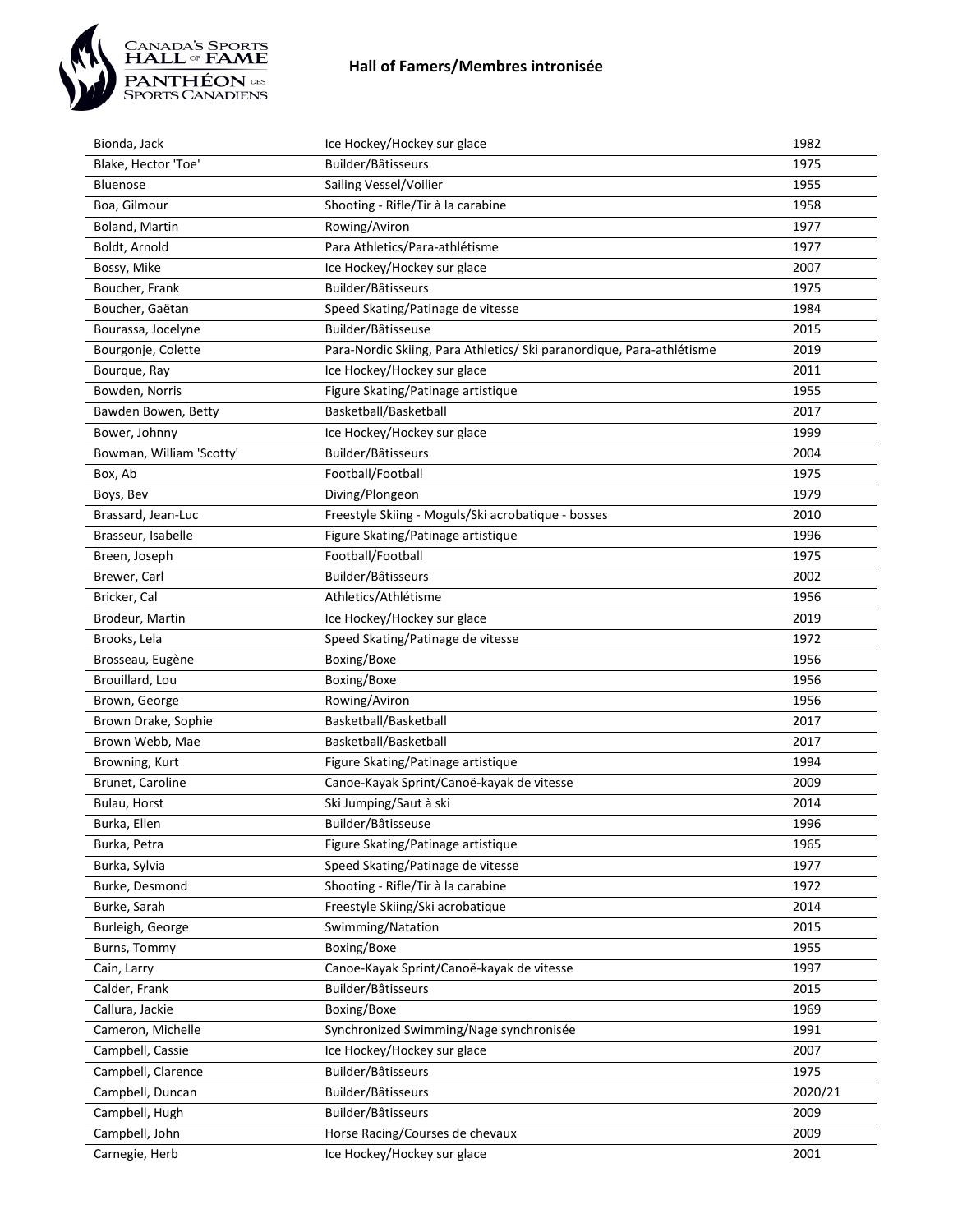

| Cashman, Wayne                   | Ice Hockey/Hockey sur glace        | 2005       |
|----------------------------------|------------------------------------|------------|
| Catherwood, Ethel                | Athletics/Athlétisme               | 1955       |
| Chambers, Carlton                | Athletics/Athlétisme               | 2008       |
| Chenier, George                  | Snooker/Snooker                    | 1971       |
| Christmas, William Cecil 'Billy' | Multi-sport/Multisport             | 2015       |
| Chuvalo, George                  | Boxing/Boxe                        | 1990       |
| Clancy, Francis 'King'           | Ice Hockey/Hockey sur glace        | 1975       |
| Clapper, Aubrey 'Dit'            | Ice Hockey/Hockey sur glace        | 1975       |
| Clarke, Bobby                    | Ice Hockey/Hockey sur glace        | 2005       |
| Clemons, Michael 'Pinball'       | Football/ Football Américain       | 2016       |
| Cliff, Leslie                    | Swimming/Natation                  | 1984       |
| Clifford, Elizabeth 'Betsy'      | Alpine Skiing/Ski alpin            | 1970       |
| Coaffee, Cyril                   | Athletics/Athlétisme               | 1956       |
| Coffey, Paul                     | Ice Hockey/Hockey sur glace        | 2015       |
| Coleman, Jim                     | Builder/Bâtisseurs                 | 1985       |
| Conacher, Charlie                | Ice Hockey/Hockey sur glace        | 1975       |
| Conacher, Lionel                 | Multi-sport/Multisport             | 1955       |
| Cook, Myrtle                     | Athletics/Athlétisme               | 1955       |
| Cook, William                    | Ice Hockey/Hockey sur glace        | 1975       |
| Costello, Murray                 | Builder/Bâtisseurs                 | 2013       |
| Côté, Gérard                     | Athletics/Athlétisme               | 1956       |
| Coulon, John                     | Boxing/Boxe                        | 1955       |
| Coulson Cameron, Evelyn          | Basketball/Basketball              | 2017       |
| Cournoyer, Yvan                  | Ice Hockey/Hockey sur glace        | 2005       |
| Cowan, Gary                      | Golf/Golf                          | 1967       |
| Cox, Ernest                      | Football/Football                  | 1975       |
| Coy, Eric                        | Athletics/Athlétisme               | 1971       |
| Craig, Ross                      | Football/Football                  | 1975       |
| Cranston, Toller                 | Figure Skating/Patinage artistique | 1977       |
| Crawford, Chandra                | Cross Country Skiing/ski de fond   | 2018       |
| Creighton, James                 | Builder/Bâtisseurs                 | 2015       |
| Croke, Dennis                    | Rowing/Aviron                      | 1977       |
| Crothers, Bill                   | Athletics/Athlétisme               | 1971       |
| Crow, Norton                     | Builder/Bâtisseurs                 | 2015       |
| Cutler, Wes                      | Football/Football                  | 1975       |
| Cyr, Louis                       | Weightlifting/Haltérophilie        | 1955       |
| d'Hondt, Walter                  | Rowing/Aviron                      | 1957       |
| Dafoe, Frances                   | Figure Skating/Patinage artistique | 1955       |
| Daniel Loughlin, Muriel "Babe"   | Basketball/Basketball              | 2017       |
| Dann Soderberg, Etta             | Basketball/Basketball              | 2017       |
| Davies, Jack                     | Builder/Bâtisseurs                 | 1978       |
| Davis, Victor                    | Swimming/Natation                  | 1990       |
| Dawes, A. Sidney                 | Builder/Bâtisseurs                 | 2015       |
| Day, James                       | Equestrian/Sports équestres        | 1968       |
| Decoteau, Alex                   | Athletics/Athlétisme               | 2015       |
| Degruchy, John                   | Football/Football                  | 1975       |
| Delamarre, Victor                | Weightlifting/Haltérophilie        | 1973       |
| Delaney, Jack                    | Boxing/Boxe, Builder/Bâtisseurs    | 1955, 1975 |
| Dennett, Jack                    | Builder/Bâtisseurs                 | 1975       |
| Desmarteau, Étienne              | Athletics/Athlétisme               | 1955       |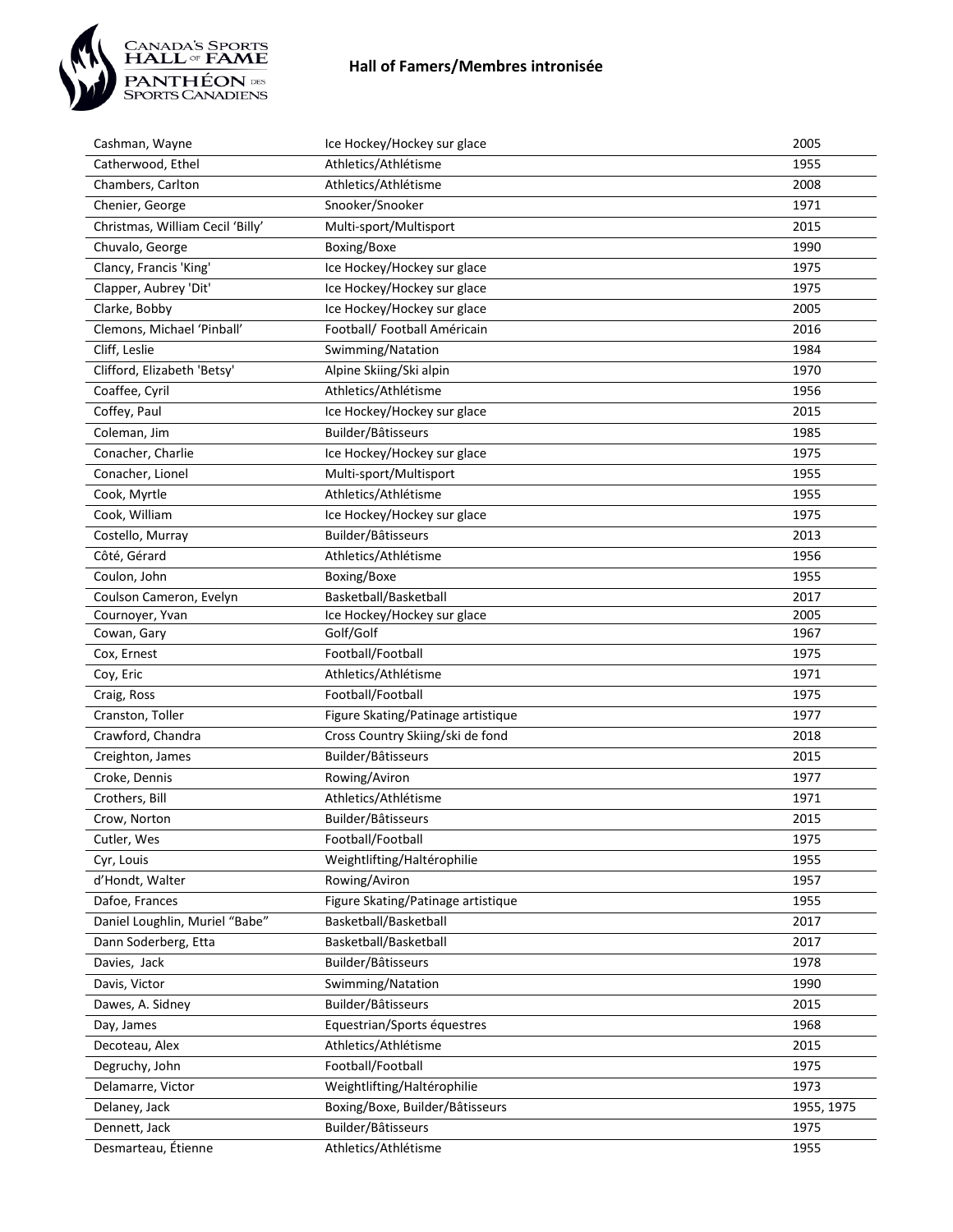

| Despatie, Alexandre      | Diving/plongeon                              | 2018       |
|--------------------------|----------------------------------------------|------------|
| Dewar, Phyllis           | Swimming/Natation                            | 1971       |
| Dexter, Glen             | Sailing/Voile                                | 1981       |
| Dionne, Marcel           | Ice Hockey/Hockey sur glace                  | 1997, 2005 |
| Dixon, George            | Boxing/Boxe                                  | 1955       |
| Dixon, Stephanie         | Para-swimming/ Paranatation                  | 2016       |
| Dojack, Paul             | Builder/Bâtisseurs                           | 1995       |
| Donohue, Jack            | Builder/Bâtisseurs                           | 2004       |
| Dore, David              | Builder/Bâtisseurs                           | 2008       |
| Drake, Clare             | Builder/Bâtisseurs                           | 1989       |
| Drayton, Jerome          | Athletics/Athlétisme                         | 1978       |
| Drillon, Gord            | Ice Hockey/Hockey sur glace                  | 1989       |
| Dryden, Ken              | Ice Hockey/Hockey sur glace                  | 1984, 2005 |
| Duggan, George           | Sailing/Voile                                | 1962       |
| Duguid, Don              | Curling/Curling                              | 1991       |
| Dunn Dickson, Mary       | Basketball/Basketball                        | 2017       |
| Dunnell, Milt            | Builder/Bâtisseurs                           | 1991       |
| Durelle, Yvon            | Boxing/Boxe                                  | 1975       |
| Durnan, Bill             | Ice Hockey/Hockey sur glace                  | 1986       |
| Duthie, Carol-Ann        | Water Skiing/Ski nautique                    | 2015       |
| Duthie, George           | Builder/Bâtisseurs                           | 1969       |
| Ecclestone, Alfred 'Cam' | Baseball & Softball/ Baseball et Balle molle | 2015       |
| Edgson, Michael          | Para swimming / Paranatation                 | 2015       |
| Edwards, Phil            | Athletics/Athlétisme                         | 1997       |
| Eisenhardt, Jan          | Builder/Bâtisseurs                           | 2015       |
| Eisler, Lloyd            | Figure Skating/Patinage artistique           | 1996       |
| Elder, James             | Equestrian/Sports équestres                  | 1968       |
| Ellis, Ron               | Ice Hockey/Hockey sur glace                  | 2005       |
| Elrick Murray, Elizabeth | Basketball/Basketball                        | 2017       |
| Emerson, Edward          | Football/Football                            | 1975       |
| Emery, John              | Bobsleigh/Bobsleigh                          | 1964       |
| Emery, Victor            | Bobsleigh/Bobsleigh                          | 1964       |
| Esaw, Johnny             | Builder/Bâtisseurs                           | 1991       |
| Esmie, Robert            | Athletics/Athlétisme                         | 2008       |
| Esposito, Phil           | Ice Hockey/Hockey sur glace                  | 1989, 2005 |
| Esposito, Tony           | Ice Hockey/Hockey sur glace                  | 2005       |
| Ewing, Walter            | Shooting/Tir                                 | 1958       |
| Fabre, Édouard           | Athletics/Athlétisme                         | 1964       |
| Faloney, Bernie          | Football/Football                            | 1999       |
| Fear, Alfred 'Cap'       | Football/Football                            | 1975       |
| Ferguson Sr., John       | Builder/Bâtisseurs                           | 2005       |
| Ferguson, Elmer          | Builder/Bâtisseurs                           | 1968       |
| Filion, Hervé            | Horse Racing/Courses de chevaux              | 1969       |
| Firby, Howard            | Builder/Bâtisseurs                           | 1979       |
| Firth Larsson, Shirley   | Cross Country Skiing / Ski de fond           | 2015       |
| Firth, Sharon Anne       | Cross Country Skiing / Ski de fond           | 2015       |
| Fisher, Hugh             | Canoe-Kayak Sprint/Canoë-kayak de vitesse    | 2000       |
| Fitzgerald, William      | Lacrosse/Crosse                              | 1961       |
| Fletcher, Pat            | Golf/Golf                                    | 1975       |
| Flutie, Doug             | Football/Football                            | 2007       |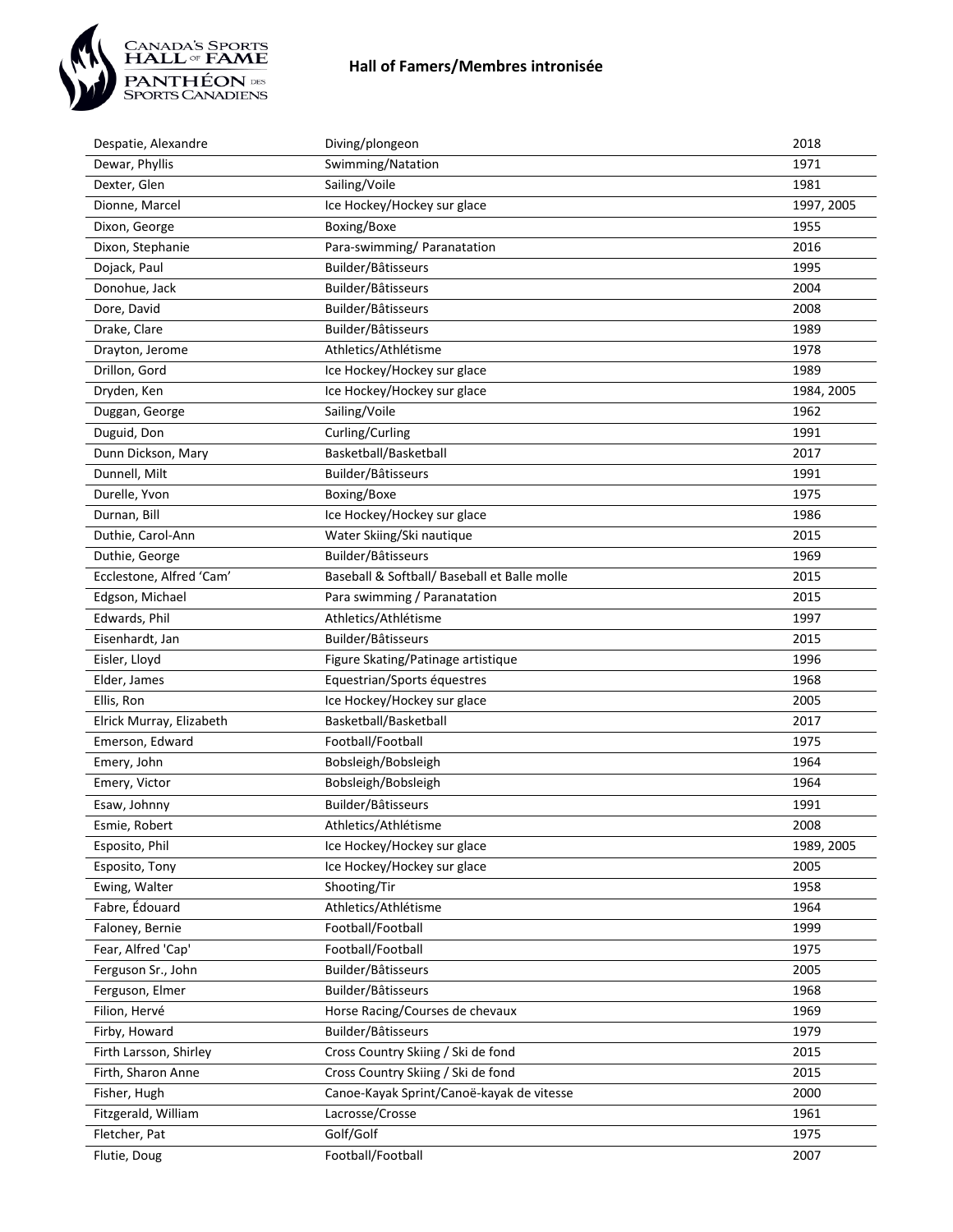

| Fogh, Hans                        | Sailing/Voile                                                  | 1985    |
|-----------------------------------|----------------------------------------------------------------|---------|
| Forrest, Craig                    | Soccer/Soccer                                                  | 2015    |
| Fortier, Sylvie                   | Synchronized Swimming/Nage synchronisée                        | 1977    |
| Foster, Harry 'Red'               | Builder/Bâtisseurs                                             | 1984    |
| Fox, Terry                        | Honourary Member/Membre honoraire                              | 1981    |
| Fréchette, Sylvie                 | Synchronized Swimming/Nage synchronisée                        | 1999    |
| Frick, Tim                        | Builder/Bâtisseurs                                             | 2014    |
| Fry Douglas, Gladys               | Basketball/Basketball                                          | 2017    |
| Fulton, Robert                    | Rowing/Aviron                                                  | 1956    |
| Fung, Lori                        | Rhythmic Gymnastics/Gymnastique rythmique                      | 2004    |
| Gabriel, Tony                     | Football/Football                                              | 1985    |
| Gagnon, Marc                      | Short Track Speed Skating/Patinage de vitesse sur courte piste | 2008    |
| Gainey, Bob                       | Ice Hockey/Hockey sur glace                                    | 1995    |
| Gains, Lawrence 'Larry'           | Boxing/Boxe                                                    | 2015    |
| Galbraith, Sheldon                | Builder/Bâtisseurs                                             | 1980    |
| Gall, Hugh                        | Football/Football                                              | 1975    |
| Gallen Reid, Winnie               | Basketball/Basketball                                          | 2017    |
| Gallivan, Danny                   | Builder/Bâtisseurs                                             | 1989    |
| Garapick, Nancy                   | Swimming/Natation                                              | 2008    |
| Gardiner, Charlie                 | Ice Hockey/Hockey sur glace                                    | 1975    |
| Gate, George                      | Builder/Bâtisseurs                                             | 1983    |
| Gaudaur Jr., Jake                 | Builder/Bâtisseurs                                             | 1990    |
| Gaudaur Sr., Jake                 | Rowing/Aviron                                                  | 1956    |
| Gaudet, Sonja                     | Wheelchair Curling/Curling en fauteuil roulant                 | 2020/21 |
| Gayford, Tom                      | Equestrian/Sports équestres                                    | 1968    |
| Généreux, George                  | Trap-Shooting/Tir à la fosse olympique                         | 1955    |
| Geoffrion, Bernie                 | Ice Hockey/Hockey sur glace                                    | 1994    |
| Gerard, Eddie                     | Ice Hockey/Hockey sur glace                                    | 1975    |
| Gibb, Alexandrine                 | Builder/Bâtisseuse                                             | 2015    |
| Gibson, George 'Mooney'           | Baseball/Baseball                                              | 1958    |
| Gilbert, Glenroy                  | Athletics/Athlétisme                                           | 2008    |
| Gilbert, Rod                      | Ice Hockey/Hockey sur glace                                    | 2005    |
| Gill, Nicolas                     | Judo/Judo                                                      | 2015    |
| Gillick, Pat                      | Builder/Bâtisseurs                                             | 2008    |
| Glennie, Brian                    | Ice Hockey/Hockey sur glace                                    | 2005    |
| Golab, Tony                       | Football/Football                                              | 1975    |
| Goldham, Robert John 'Golden Boy' | Ice Hockey/Hockey sur glace                                    | 2015    |
| Goldsworthy, Bill                 | Ice Hockey/Hockey sur glace                                    | 2005    |
| Gomez, Avelino                    | Jockey Racing/Courses de chevaux montés                        | 1990    |
| Gordon Mills, Frances             | Basketball/Basketball                                          | 2017    |
| Gorman, Charles                   | Speed Skating/Patinage de vitesse                              | 1955    |
| Goulding, George                  | Athletics/Athlétisme                                           | 1955    |
| Gowan, Geoffrey                   | Builder/Bâtisseurs                                             | 2002    |
| Goyette, Danielle                 | Ice Hockey/Hockey sur glace                                    | 2015    |
| Graham, Laurie                    | Alpine Skiing/Ski alpin                                        | 1993    |
| Gratton, Gerald                   | Weightlifting/Haltérophilie                                    | 2015    |
| Gray, George                      | Athletics/Athlétisme                                           | 1973    |
| Greene, Nancy                     | Alpine Skiing/Ski alpin                                        | 1967    |
| Grenier, Cecile                   | Builder/Bâtisseuse                                             | 2015    |
| Grenier, Jean                     | Builder/Bâtisseurs                                             | 1992    |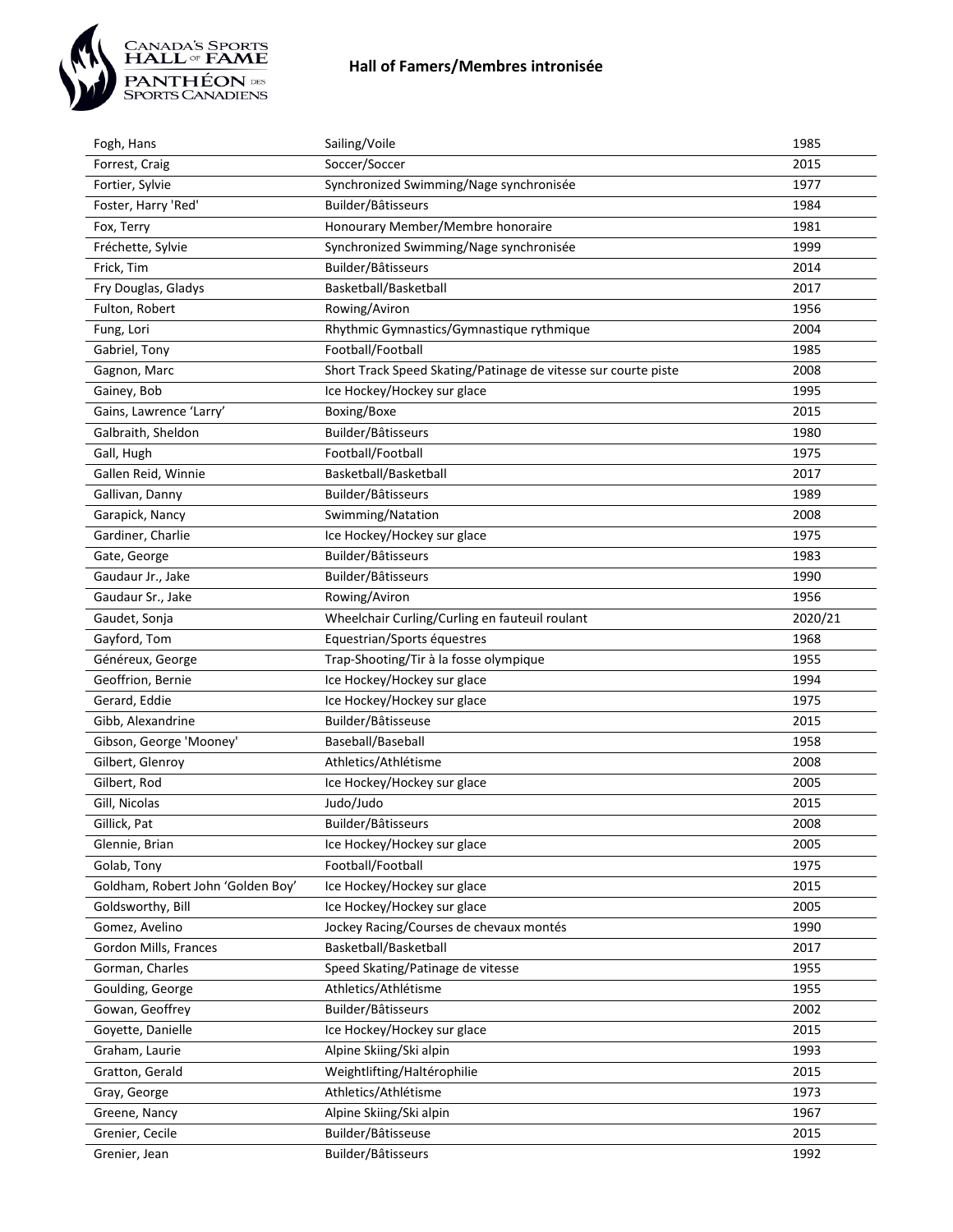

| Gretzky, Wayne             | Ice Hockey/Hockey sur glace                                             | 2000       |
|----------------------------|-------------------------------------------------------------------------|------------|
| Griffith, Harry            | Builder/Bâtisseurs                                                      | 1975       |
| Griffiths, Phyllis         | Builder/Bâtisseuse                                                      | 2015       |
| Gross, George              | Builder/Bâtisseurs                                                      | 2005       |
| Gudereit, Marcia           | Curling/Curling                                                         | 2000       |
| Guest Sr., Jack            | Rowing/Aviron                                                           | 1955       |
| Guèvremont, Jocelyn        | Ice Hockey/Hockey sur glace                                             | 2005       |
| Gwynne, Horace 'Lefty'     | Boxing/Boxe                                                             | 1955       |
| Hadfield, Vic              | Ice Hockey/Hockey sur glace                                             | 2005       |
| Hall, Glenn                | Ice Hockey/Hockey sur glace                                             | 1993       |
| Halter, G. Sydney          | Builder/Bâtisseurs                                                      | 1975       |
| Hamilton, Jack             | Builder/Bâtisseurs                                                      | 1972       |
| Hanlan, Ned                | Rowing/Aviron                                                           | 1955       |
| Hansen, Rick               | Wheelchair Athletics/Fauteuil roulant                                   | 2006       |
| Hanson, Fritz              | Football/Football                                                       | 1987       |
| Harnett, Curt              | Cycling - Track/Cyclisme sur piste                                      | 2005       |
| Hartman, Barney            | Skeet Shooting/Tir sur plateaux                                         | 1980       |
| Harvey, Doug               | Ice Hockey/Hockey sur glace                                             | 1975       |
| Harvey, Pierre             | Cross Country Skiing/Ski de fond                                        | 2014       |
| Hawley, Sandy              | Jockey Racing/Courses de chevaux montés                                 | 1998       |
| Hayden, Dr. Frank          | Builder/Bâtisseurs                                                      | 2016       |
| Hayward, Robert            | Speed Boat/Bateau de course                                             | 1960       |
| Heaney, Geraldine          | Ice Hockey/Hockey sur glace                                             | 2014       |
| Heather, Frederick James   | Builder/Bâtisseurs                                                      | 2015       |
| Heddle, Kathleen           | Rowing/Aviron                                                           | 1997       |
| Hefford, Jayna             | Ice Hockey/Hockey sur glace                                             | 2019       |
| Heggtveit, Anne            | Alpine Skiing/Ski alpin                                                 | 1960       |
| Heil, Jennifer             | Freestyle Skiing/Ski acrobatique                                        | 2015       |
| Henderson, Paul            | Ice Hockey/Hockey sur glace                                             | 1995, 2005 |
| Hepburn, Doug              | Weightlifting/Haltérophilie                                             | 1955       |
| Hewitt, Foster             | Builder/Bâtisseurs                                                      | 1975       |
| Hickstead                  | Equestrian - Show Jumping/ Sports équestres - saut d'obstacles          | 2020/21    |
| Higgins Haight, Robina     | Athletics/Athlétisme                                                    | 2015       |
| Hildebrand, Ike            | Lacrosse/Crosse                                                         | 1985       |
| Hiller, John               | Baseball/Baseball                                                       | 1999       |
| Hodgson, George            | Swimming/Natation                                                       | 1955       |
| Hoffman, Abigail 'Abby'    | Athletics/Athlétisme                                                    | 2004       |
| Holloway, Sue              | Canoe-Kayak Sprint/Canoë-kayak de vitesse                               | 2016       |
| Hooper, Charmaine          | Soccer/Soccer                                                           | 2012       |
| Hopkins, Harriett "Hattie" | Basketball/Basketball                                                   | 2017       |
| Horn-Miller, Waneek        | Water Polo/Water-polo                                                   | 2019       |
| Horton, Tim                | Ice Hockey/Hockey sur glace                                             | 2002       |
| Howard, Barbara            | Athletics/Athlétisme                                                    | 2015       |
| Howard, Richard 'Kid'      | Boxing/Boxe                                                             | 1972       |
| Howard, Russ               | Curling/Curling                                                         | 2013       |
| Howe, Gordie               | Ice Hockey/Hockey sur glace                                             | 1975       |
| Hughes, Clara              | Cycling - Road & Speedskating/Cyclisme sur route et Patinage de vitesse | 2010       |
| Hull, Bobby                | Ice Hockey/Hockey sur glace                                             | 1988       |
| Hull, Dennis               | Ice Hockey/Hockey sur glace                                             | 2005       |
| Hungerford, George         | Rowing/Aviron                                                           | 1964       |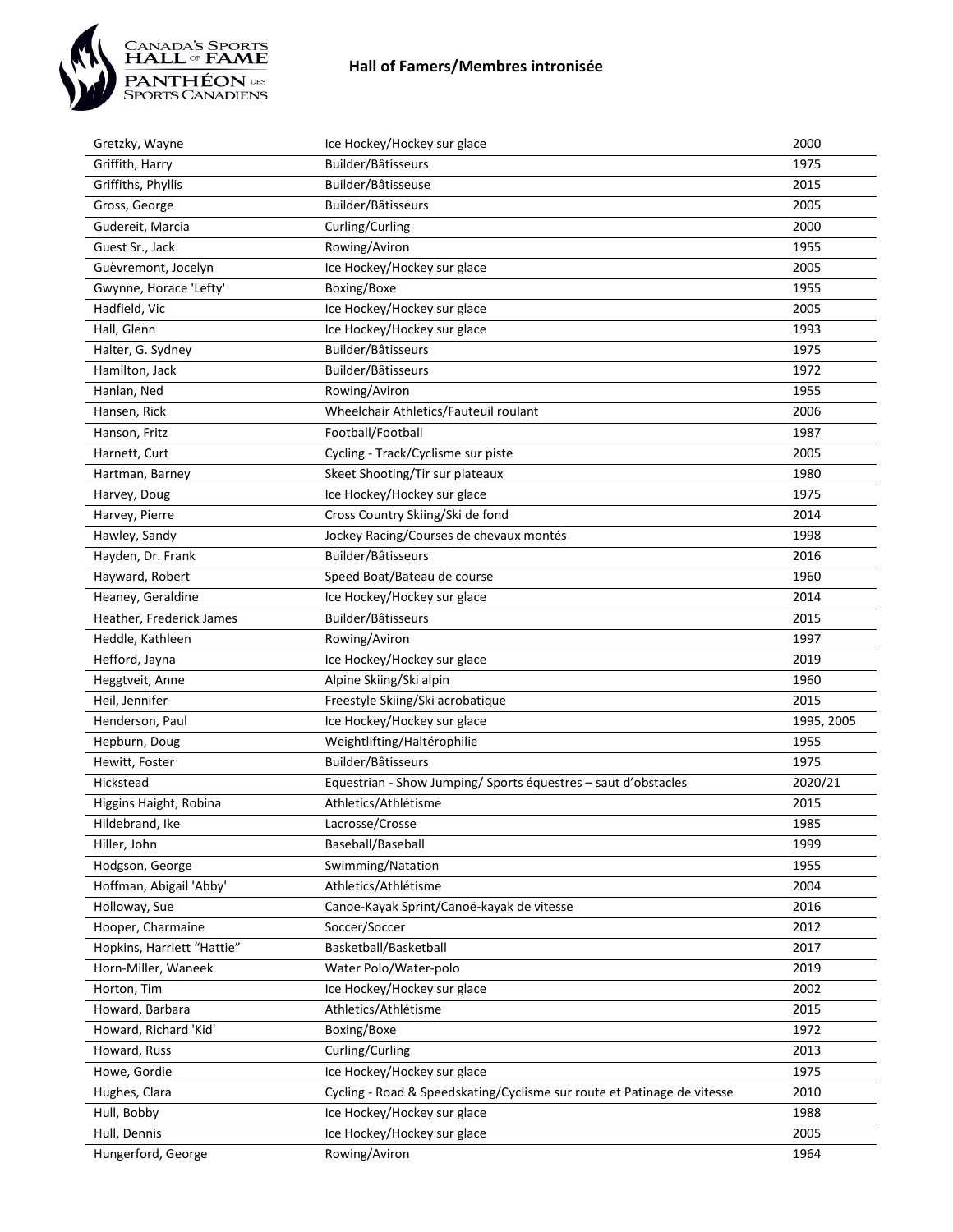

| Hunter, Bill            | Builder/Bâtisseurs                 | 2001       |
|-------------------------|------------------------------------|------------|
| Huot, Jules             | Golf/Golf                          | 1978       |
| Hutton, Ralph           | Swimming/Natation                  | 1977       |
| Hutton, Samuel          | Rowing/Aviron                      | 1956       |
| Huynh, Carol            | Wrestling/Lutte                    | 2017       |
| Igali, Daniel           | Wrestling/Lutte                    | 2007       |
| Innes Maloney, Jessie   | Basketball/Basketball              | 2017       |
| Irvin Sr., Dick         | Builder/Bâtisseurs                 | 1975       |
| Isaacs, Bill            | Lacrosse/Crosse                    | 2015       |
| Isbister Sr., Robert    | Football/Football                  | 1975       |
| Jacks, Sam              | Builder/Bâtisseurs                 | 2007       |
| Jackson, Donald         | Figure Skating/Patinage artistique | 1962       |
| Jackson, Harvey         | Ice Hockey/Hockey sur glace        | 1975       |
| Jackson, Dr. Robert W.  | Builder/Bâtisseurs                 | 2017       |
| Jackson, Roger          | Rowing/Aviron, Builder/Bâtisseurs  | 1964, 2010 |
| Jackson, Russ           | Football/Football                  | 1975       |
| James, Angela           | Ice Hockey/Hockey sur glace        | 2009       |
| James, Eddie            | Football/Football                  | 1975       |
| Jelinek, Maria          | Figure Skating/Patinage artistique | 1962       |
| Jelinek, Otto           | Figure Skating/Patinage artistique | 1962       |
| Jenkins, Ferguson       | Baseball/Baseball                  | 1987       |
| Jerome, Harry           | Athletics/Athlétisme               | 1971       |
| Johnson, Daisy          | Basketball/Basketball              | 2017       |
| Johnson Sherlock, Dot   | Basketball/Basketball              | 2017       |
| Johnston, Ed            | Ice Hockey/Hockey sur glace        | 2005       |
| Johnston McEwen, Joan   | Basketball/Basketball              | 2017       |
| Joliat, Aurèle          | Ice Hockey/Hockey sur glace        | 1975       |
| Jones, Colleen          | Curling/Curling                    | 2016       |
| Jones Konihowski, Diane | Athletics/Athlétisme               | 2020/21    |
| Josenhans, Andreas      | Sailing/Voile                      | 1981       |
| Juckes, Gordon          | Builder/Bâtisseurs                 | 1981       |
| Kane, Lorie             | Golf/Golf                          | 2020/21    |
| Keeper, Joe Benjamin    | Athletics/Athlétisme               | 2015       |
| Keith, Vicki            | Swimming/Natation                  | 2019       |
| Kelly, Leonard 'Red'    | Ice Hockey/Hockey sur glace        | 1975       |
| Kennedy, Sheldon        | Builder/Bâtisseurs                 | 2020/21    |
| Kent, Judy              | Builder/Bâtisseuse                 | 2020/21    |
| Keon, David             | Ice Hockey/Hockey sur glace        | 2018       |
| Kerr, Bobby             | Athletics/Athlétisme               | 1955       |
| Kidd, Bruce             | Athletics/Athlétisme               | 1968       |
| Kinney Howes, Margaret  | Basketball/Basketball              | 2017       |
| Kirby, Pete             | Bobsleigh/Bobsleigh                | 1964       |
| Kirby, Dr. Sandra       | Builder/Bâtisseuse                 | 2018       |
| Klassen, Cindy          | Speed Skating/Patinage de vitesse  | 2017       |
| Knox, Walter            | Athletics/Athlétisme               | 1955       |
| Knudson, George         | Golf/Golf                          | 1969       |
| Kreiner, Kathy          | Alpine Skiing/Ski alpin            | 1976       |
| Krol, Joe               | Football/Football                  | 1975       |
| Kryczka, Joseph         | Builder/Bâtisseurs                 | 1990       |
| Kwong, Norm             | Football/Football                  | 1975       |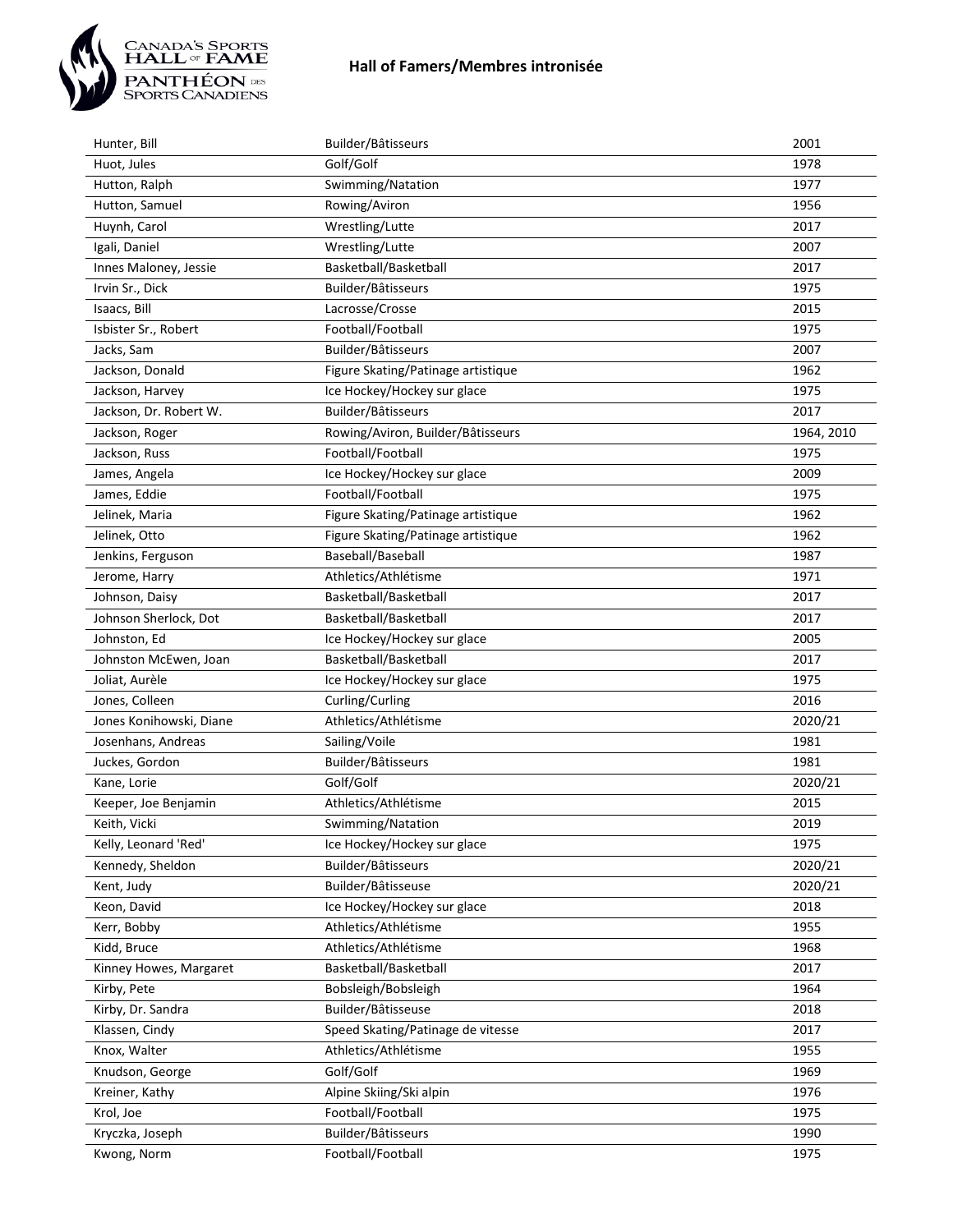

| Lafleur, Guy                   | Ice Hockey/Hockey sur glace                                    | 1996       |
|--------------------------------|----------------------------------------------------------------|------------|
| Lally, Patrick                 | Builder/Bâtisseurs                                             | 1965       |
| Lalonde, Edouard 'Newsy'       | Ice Hockey/Hockey sur glace                                    | 1955       |
| Lamaze, Eric                   | Equestrian - Show Jumping/ Sports équestres - saut d'obstacles | 2020/21    |
| Lambert, Nathalie              | Short Track Speed Skating/Patinage de vitesse sur courte piste | 2002       |
| Lancaster, Ron                 | Football/Football                                              | 1985       |
| Langford, Sam                  | Boxing/Boxe                                                    | 1955       |
| Lapointe, Guy                  | Ice Hockey/Hockey sur glace                                    | 2005       |
| Laumann, Silken                | Rowing/Aviron                                                  | 1998       |
| Laviolette, Jack               | Lacrosse/Crosse                                                | 1960       |
| Lawson, Smirle                 | Football/Football                                              | 1975       |
| Lay, Marion                    | Builder/Bâtisseuse                                             | 2012       |
| Le May Doan, Catriona          | Speed Skating/Patinage de vitesse                              | 2005       |
| Leadlay, Frank                 | Football/Football                                              | 1975       |
| Lecavalier, René               | Builder/Bâtisseurs                                             | 1994       |
| Lee-Gartner, Kerrin            | Alpine Skiing/Ski alpin                                        | 1995       |
| Lemieux, Mario                 | Ice Hockey/Hockey sur glace                                    | 1998       |
| Leonard, Stan                  | Golf/Golf                                                      | 1964       |
| Lessard, Lucille               | Archery/Tir à l'arc                                            | 1977       |
| Leuszler, Winnie Roach         | Long Distance Swimming/Natation de longue distance             | 2015       |
| Lévesque, Jean-Louis           | Builder/Bâtisseurs                                             | 1986       |
| Lewis, Lennox                  | Boxing/Boxe                                                    | 2008       |
| Lidstone, Dorothy              | Archery/Tir à l'arc                                            | 1977       |
| Lindsay, Ted                   | Ice Hockey/Hockey sur glace                                    | 2002       |
| Littlechild, Wilton "Willie"   | Builder/Bâtisseurs                                             | 2018       |
| Loaring, John Wilfrid 'Johnny' | Athletics/Athlétisme                                           | 2015       |
| Loney, Don                     | Builder/Bâtisseurs                                             | 1988       |
| Longboat, Tom                  | Athletics/Athlétisme                                           | 1955       |
| Longden, Johnny                | Jockey Racing/Courses de chevaux montés                        | 1958       |
| Loomer, Lorne                  | Rowing/Aviron                                                  | 1957       |
| Lovell, Jocelyn                | Cycling - Track/Cyclisme sur piste                             | 1985       |
| Lueders, Pierre                | Bobsleigh/Bobsleigh                                            | 2012       |
| Luftspring, Sammy              | Boxing/Boxe                                                    | 1985       |
| Lumsdon, Cliff                 | Swimming/Natation                                              | 1976       |
| Lyon, George                   | Golf/Golf                                                      | 1955       |
| MacBurney Vasheresse, Margaret | Basketball/Basketball                                          | 2017       |
| MacDonald, Irene               | Diving/Plongeon                                                | 1981       |
| MacDonald Robertson, Noel      | Basketball/Basketball                                          | 1971, 2017 |
| MacDougall, Hartland           | Multi-sport/Multisport                                         | 1976       |
| MacKenzie, Ada                 | Golf/Golf                                                      | 1955       |
| MacKinnon, Dan                 | Builder/Bâtisseurs                                             | 1957       |
| MacKinnon, Archie              | Rowing/Aviron                                                  | 1957       |
| MacMillan, Sandy               | Sailing/Voile                                                  | 1981       |
| Macrae Shore, Kate             | Basketball/Basketball                                          | 2017       |
| MacRitchie MacBeth, Kay        | Basketball/Basketball                                          | 2017       |
| Magnussen, Karen               | Figure Skating/Patinage artistique                             | 1973       |
| Mahovlich, Frank               | Ice Hockey/Hockey sur glace                                    | 1990, 2005 |
| Mahovlich, Peter               | Ice Hockey/Hockey sur glace                                    | 2005       |
| Malone, Joe                    | Ice Hockey/Hockey sur glace                                    | 1975       |
| Manley, Elizabeth              | Figure Skating/Patinage artistique                             | 2014       |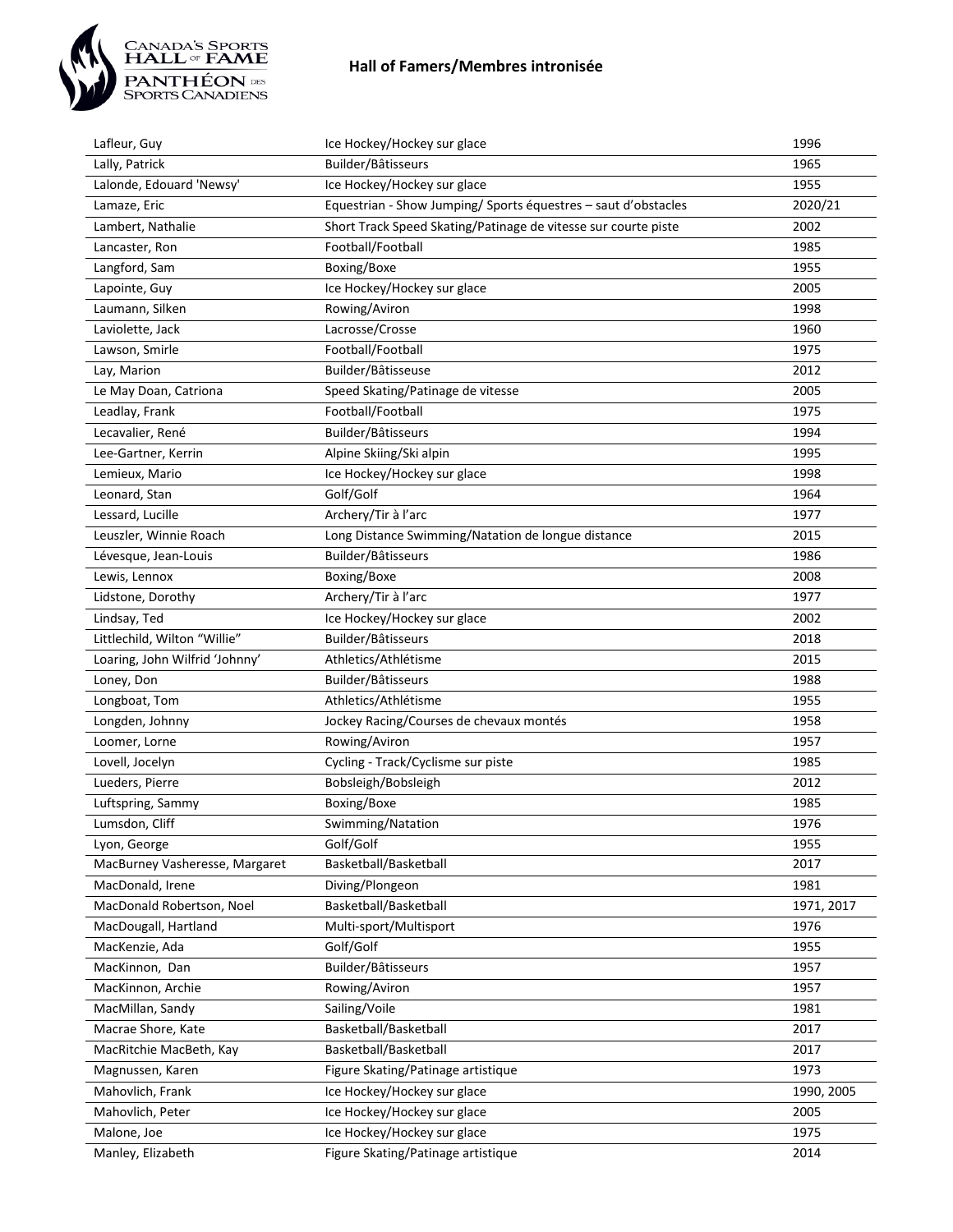

| Manson, Harry Xul-si-malt           | Soccer/Soccer                                      | 2015    |
|-------------------------------------|----------------------------------------------------|---------|
| Mara, George                        | Builder/Bâtisseurs                                 | 1993    |
| Marchildon, Phil                    | Baseball/Baseball                                  | 1976    |
| Martel, Wilbert                     | <b>Bowling/Quilles</b>                             | 1962    |
| Martin, Richard                     | Ice Hockey/Hockey sur glace                        | 2005    |
| Martin Tait, Winnie                 | Basketball/Basketball                              | 2017    |
| Martini, Paul                       | Figure Skating/Patinage artistique                 | 1988    |
| Mayer, Charles                      | Builder/Bâtisseurs                                 | 1971    |
| McBean, Marnie                      | Rowing/Aviron                                      | 1997    |
| McBrien, Harry                      | Builder/Bâtisseurs                                 | 1978    |
| McCarthy, Daniel                    | Rowing/Aviron                                      | 1977    |
| McCarthy, Denis                     | Rowing/Aviron                                      | 1977    |
| McCormack Wilkie, Mildred           | Basketball/Basketball                              | 2017    |
| McCready, Earl                      | Wrestling/Lutte                                    | 1967    |
| McCulloch, Jack                     | Speed Skating/Patinage de vitesse                  | 1960    |
| McCusker, Joan                      | Curling/Curling                                    | 2000    |
| McDonald, Lanny                     | Ice Hockey/Hockey sur glace                        | 2017    |
| McGill, Frank                       | Multi-sport/Multisport                             | 1959    |
| McIntosh Davidson, Helen            | Basketball/Basketball                              | 2017    |
| McIntyre, Vincent Churchill 'Manny' | Baseball & Ice Hockey/Baseball et Hockey sur glace | 2015    |
| McLarnin, Jimmy                     | Boxing/Boxe                                        | 1955    |
| McLaughlin, Robert                  | Builder/Bâtisseurs                                 | 1963    |
| McLeod, Robert                      | Cycling/Cyclisme                                   | 2015    |
| McNaughton, Duncan                  | Athletics/Athlétisme                               | 1955    |
| McPherson, Donald                   | Figure Skating/Patinage artistique                 | 1963    |
| Meagher, Aileen                     | Athletics/Athlétisme                               | 2015    |
| Messier, Mark                       | Ice Hockey/Hockey sur glace                        | 2009    |
| Mikita, Stan                        | Ice Hockey/Hockey sur glace                        | 2005    |
| Miles, John                         | Athletics/Athlétisme                               | 1967    |
| Millar, lan                         | Equestrian/Sports équestres                        | 1996    |
| Miss Supertest III                  | Speed Boat/Bateau de course                        | 1960    |
| Mitchell, Doug                      | Builder/Bâtisseurs                                 | 2019    |
| Mitchell, Ray                       | <b>Bowling/Quilles</b>                             | 1973    |
| Molson, Percy                       | Football/Football                                  | 1975    |
| Monroe-Gonin, Jessica               | Rowing/Avrion                                      | 2013    |
| Moon, Warren                        | Football/Football                                  | 2009    |
| Morenz, Howie                       | Ice Hockey/Hockey sur glace                        | 1955    |
| Morris, Alwyn                       | Canoe-Kayak Sprint/Canoë-kayak de vitesse          | 2000    |
| Morris, Ted                         | Football/Football                                  | 1975    |
| Morrow, Al                          | Builder/Bâtisseurs                                 | 2006    |
| Mountifield Vogelsong, Eleanor      | Basketball/Basketball                              | 2017    |
| Muenzer, Lori-Ann                   | Cycling/Cyclisme                                   | 2015    |
| Muir, Debbie                        | Builder/Bâtisseuse                                 | 1995    |
| Munton McCloy, Mabel                | Basketball/Basketball                              | 2017    |
| Murray, Albert                      | Golf/Golf                                          | 2015    |
| Murray, Charles                     | Golf/Golf                                          | 2015    |
| Murray, Ken                         | Builder/Bâtisseurs                                 | 1980    |
| Murray, Monsignor Athol             | Builder/Bâtisseurs                                 | 1972    |
| Naismith, James                     | Builder/Bâtisseurs                                 | 1955    |
| Nash, Steve                         | Basketball/Basketball                              | 2020/21 |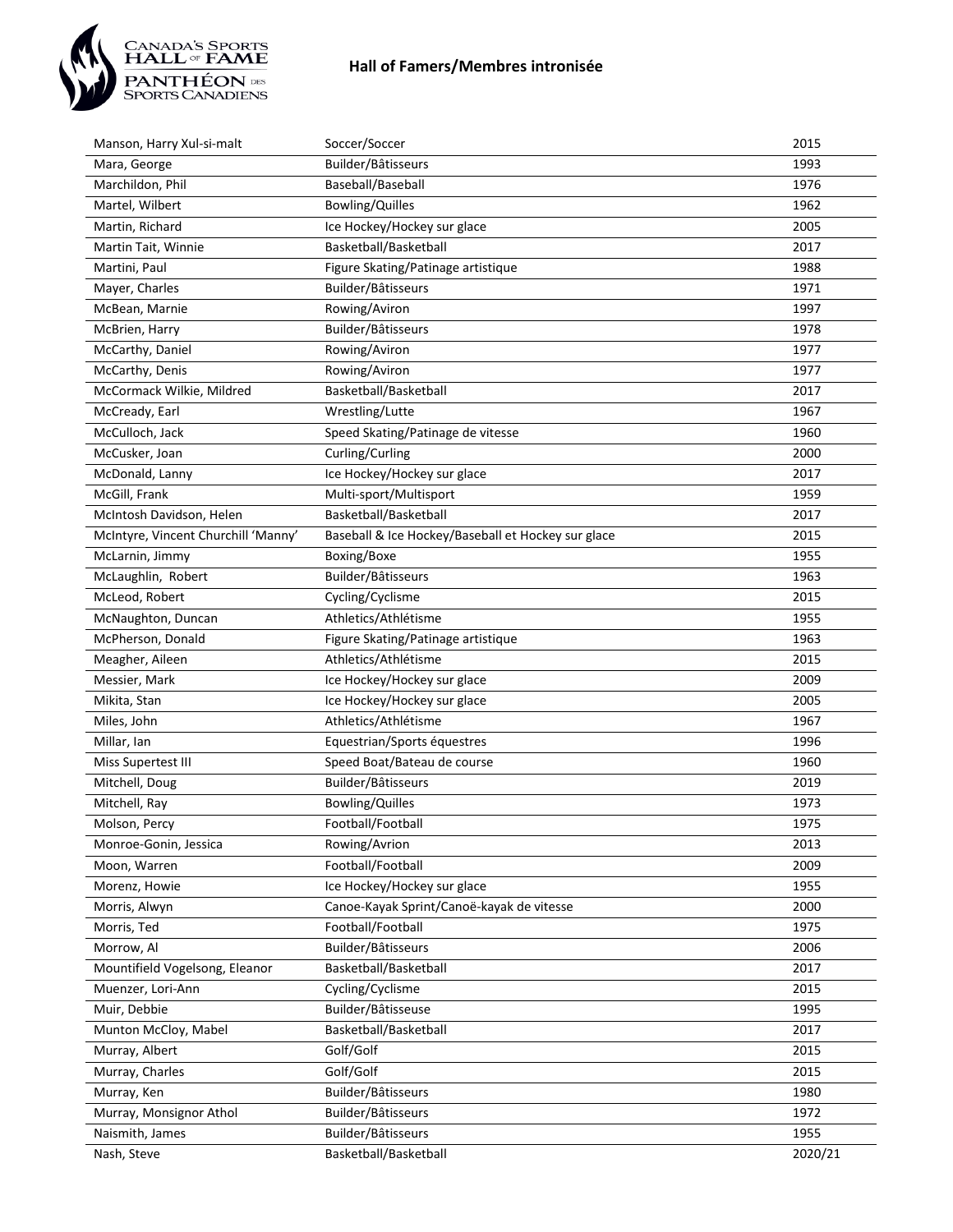

| Nattrass, Susan                        | Trap-Shooting/Tir à la fosse olympique                                  | 1977         |
|----------------------------------------|-------------------------------------------------------------------------|--------------|
| Neale Chapman, Doris                   | Basketball/Basketball                                                   | 2017         |
| Neil, Andrea                           | Soccer/Soccer                                                           | 2011         |
| Nicholas, Cindy                        | Swimming/Natation                                                       | 1993         |
| Niedermayer, Scott                     | Ice Hockey/Hockey sur glace                                             | 2012         |
| Nighbor, Frank                         | Ice Hockey/Hockey sur glace                                             | 1975         |
| Norman, Murray "Moe"                   | Golf/Golf                                                               | 2006         |
| Northcott, Ron                         | Curling/Curling                                                         | 1970         |
| Northern Dancer                        | Horse Racing/Courses de chevaux                                         | 1965         |
| Northup Alexander, Helen               | Basketball/Basketball                                                   | 2017         |
| Nugent, John                           | Rowing/Aviron                                                           | 1977         |
| O'Brien, Andy                          | Builder/Bâtisseurs                                                      | 1980         |
| O'Brien, Joseph                        | Horse Racing/Courses de chevaux                                         | 1965         |
| O'Donnell, Bill                        | Horse Racing/Courses de chevaux                                         | 1992         |
| O'Neill, James 'Tip'                   | Baseball/Baseball                                                       | 1994         |
| O'Neill, John                          | Rowing/Aviron                                                           | 1966         |
| O'Ree, Willie                          | Builder/Bâtisseurs                                                      | 2020/21      |
| Orr, Bobby                             | Ice Hockey/Hockey sur glace                                             | 1982, 2005   |
| Orser, Brian                           | Figure Skating/Patinage artistique                                      | 1991         |
| Orton, George                          | Athletics/Athlétisme                                                    | 1977         |
| Ottenbrite, Anne                       | Swimming/Natation                                                       | 1994         |
| Ouellet, Jean-Guy                      | Builder/Bâtisseurs                                                      | 2013         |
| Ouellette, Gerry                       | Shooting - Rifle/Tir à la carabine                                      | 1957         |
| Page, Percy                            | Builder/Bâtisseurs                                                      | 1955         |
| Parisé, Jean-Paul                      | Ice Hockey/Hockey sur glace                                             | 2005         |
| Park, Brad                             | Ice Hockey/Hockey sur glace                                             | 2005         |
| Parker, Jackie                         | Football/Football                                                       | 1987         |
|                                        | Builder/Bâtisseurs                                                      | 2000         |
| Pashby, Tom                            | Football/Football                                                       | 2011         |
| Passaglia, Lui<br>Patrick, Frank       | Builder/Bâtisseurs                                                      | 1975         |
| Patrick, Lester                        | Builder/Bâtisseurs                                                      | 1975         |
| Paul, Robert                           |                                                                         | 1957         |
| Pearce, Robert                         | Figure Skating/Patinage artistique<br>Rowing/Aviron                     | 1975         |
|                                        |                                                                         |              |
| Peden, Doug<br>Peden, William 'Torchy' | Multi-sport/Multisport                                                  | 1979         |
|                                        | Cycling - Road/Cyclisme sur route<br>Figure Skating/Patinage artistique | 1955         |
| Pelletier, David                       |                                                                         | 2012         |
| Percival, Lloyd                        | Builder/Bâtisseurs<br>Alpine Skiing/Ski alpin                           | 1976<br>1994 |
| Percy, Karen                           |                                                                         |              |
| Perreault, Annie                       | Speed Skating/Patinage de vitesse                                       | 2016         |
| Perreault, Gilbert                     | Ice Hockey/Hockey sur glace                                             | 2005         |
| Perry, Gordon                          | Football/Football                                                       | 1975         |
| Perry, Norman                          | Football/Football                                                       | 1975         |
| Perry McIntosh, Nellie                 | Basketball/Basketball                                                   | 2017         |
| Petitclerc, Chantal                    | Para Athletics/Para-athlétisme                                          | 2010         |
| Philips, Alf                           | Diving/Plongeon                                                         | 2015         |
| Pirie, Robert                          | Swimming/Natation                                                       | 2015         |
| Plante, Jacques                        | Ice Hockey/Hockey sur glace                                             | 1981         |
| Podborski, Steve                       | Alpine Skiing/Ski alpin                                                 | 1987         |
| Pollock, Sam                           | Builder/Bâtisseurs                                                      | 1982         |
| Porter, Bobby                          | Multi-sport/Multisport                                                  | 1969         |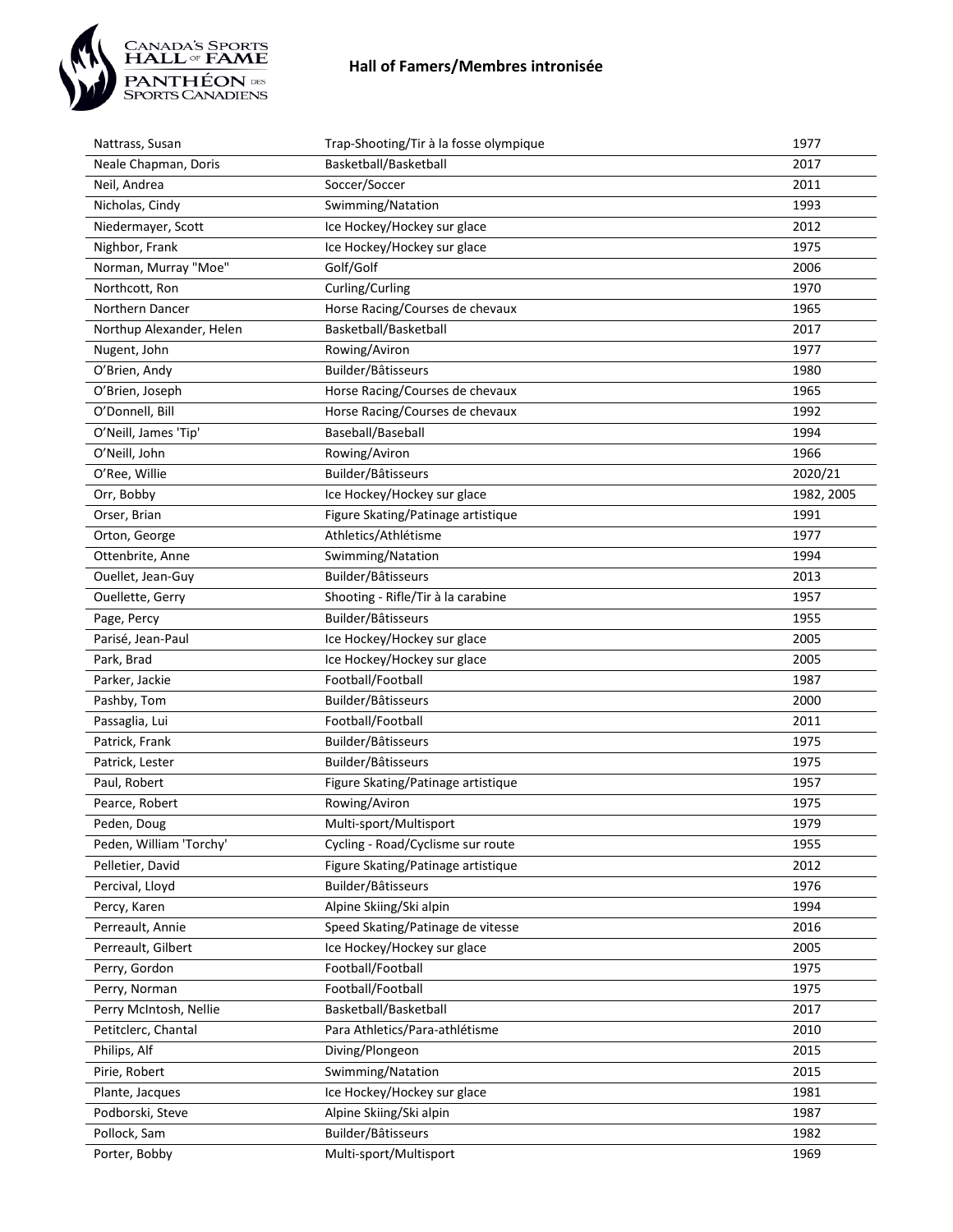

| Porter, Derek                    | Rowing/Aviron                          | 2012    |
|----------------------------------|----------------------------------------|---------|
| Post, Sandra                     | Golf/Golf                              | 1988    |
| Potvin, Denis                    | Ice Hockey/Hockey sur glace            | 2001    |
| Pound, Richard 'Dick'            | Builder/Bâtisseurs                     | 2011    |
| Powell, Robert Branks 'Bobby'    | Tennis/Tennis                          | 2015    |
| Power, Jonathon                  | Squash/Squash                          | 2006    |
| Power, Walter                    | Rowing/Aviron                          | 1977    |
| Powless, Gaylord                 | Lacrosse/La crosse                     | 2017    |
| Powless, Ross                    | Builder/Bâtisseurs                     | 2020/21 |
| Presley, Gerald                  | Bobsleigh/Bobsleigh                    | 1965    |
| Price, George                    | Rowing/Aviron                          | 1956    |
| Price, Harry                     | Builder/Bâtisseurs                     | 1970    |
| Primeau, Joe                     | Ice Hockey/Hockey sur glace            | 1975    |
| Primrose, John                   | Trap-Shooting/Tir à la fosse olympique | 1977    |
| Pulford, Ernest Harvey           | Multi-sport/Multisport                 | 2015    |
| Purcell, Jack                    | Badminton/Badminton                    | 1955    |
| Quilty, Sylvester 'Silver'       | Football/Football                      | 1975    |
| Ramage, Pat                      | Builder/Bâtisseuse                     | 1984    |
| Rankine, Robert Scade 'Scotty'   | Athletics/Athlétisme                   | 2015    |
| Ranscombe, Hilda                 | Ice Hockey/Hockey sur glace            | 2015    |
| Ratelle, Jean                    | Ice Hockey/Hockey sur glace            | 2005    |
| Raymond, Claude                  | Baseball/Baseball                      | 2005    |
| Rea, Harold                      | Builder/Bâtisseurs                     | 1976    |
| Read, Frank                      | Builder/Bâtisseurs                     | 2015    |
| Read, Ken                        | Alpine Skiing/Ski alpin                | 1986    |
| Redmond, Mickey                  | Ice Hockey/Hockey sur glace            | 2005    |
| Reed, George                     | Football/Football                      | 1984    |
| Rees, Gareth                     | Rugby/Rugby                            | 2014    |
| Reeve, Ted                       | Multi-sport/Multisport                 | 1959    |
| Reid, Peter                      | Triathlon/Triathlon                    | 2011    |
| Richard, Henri                   | Ice Hockey/Hockey sur glace            | 1992    |
| Richard, Maurice                 | Ice Hockey/Hockey sur glace            | 1975    |
| Richards, Eileen Whalley         | Speed Skating/Patinage de vitesse      | 2015    |
| Richardson, Arnold               | Curling/Curling                        | 1968    |
| Richardson, Ernie                | Curling/Curling                        | 1968    |
| Richardson, Garnet               | Curling/Curling                        | 1968    |
| Richardson, Wes                  | Curling/Curling                        | 1968    |
| Riley, Conrad                    | Rowing/Aviron                          | 1974    |
| Ritchie, Al                      | Builder/Bâtisseurs                     | 1964    |
| Robertson, Bruce                 | Swimming/Natation                      | 1977    |
| Robinson, Graydon 'Blondie'      | <b>Bowling/Quilles</b>                 | 1971    |
| Robinson, Larry                  | Ice Hockey/Hockey sur glace            | 2004    |
| Robinson, Melville Marks 'Bobby' | Builder/Bâtisseurs                     | 2015    |
| Robson, Fred                     | Speed Skating/Patinage de vitesse      | 1971    |
| Rogers, Doug                     | Judo/Judo                              | 1977    |
| Rogers, Levi 'Shotty'            | Builder/Bâtisseurs                     | 1973    |
| Rosenfeld, Bobbie                | Multi-sport/Multisport                 | 1955    |
| Ross, Art                        | Builder/Bâtisseurs                     | 1975    |
| Ross, Elijah                     | Rowing/Aviron                          | 1956    |
| Ross Bellamy, Betty              | Basketball/Basketball                  | 2017    |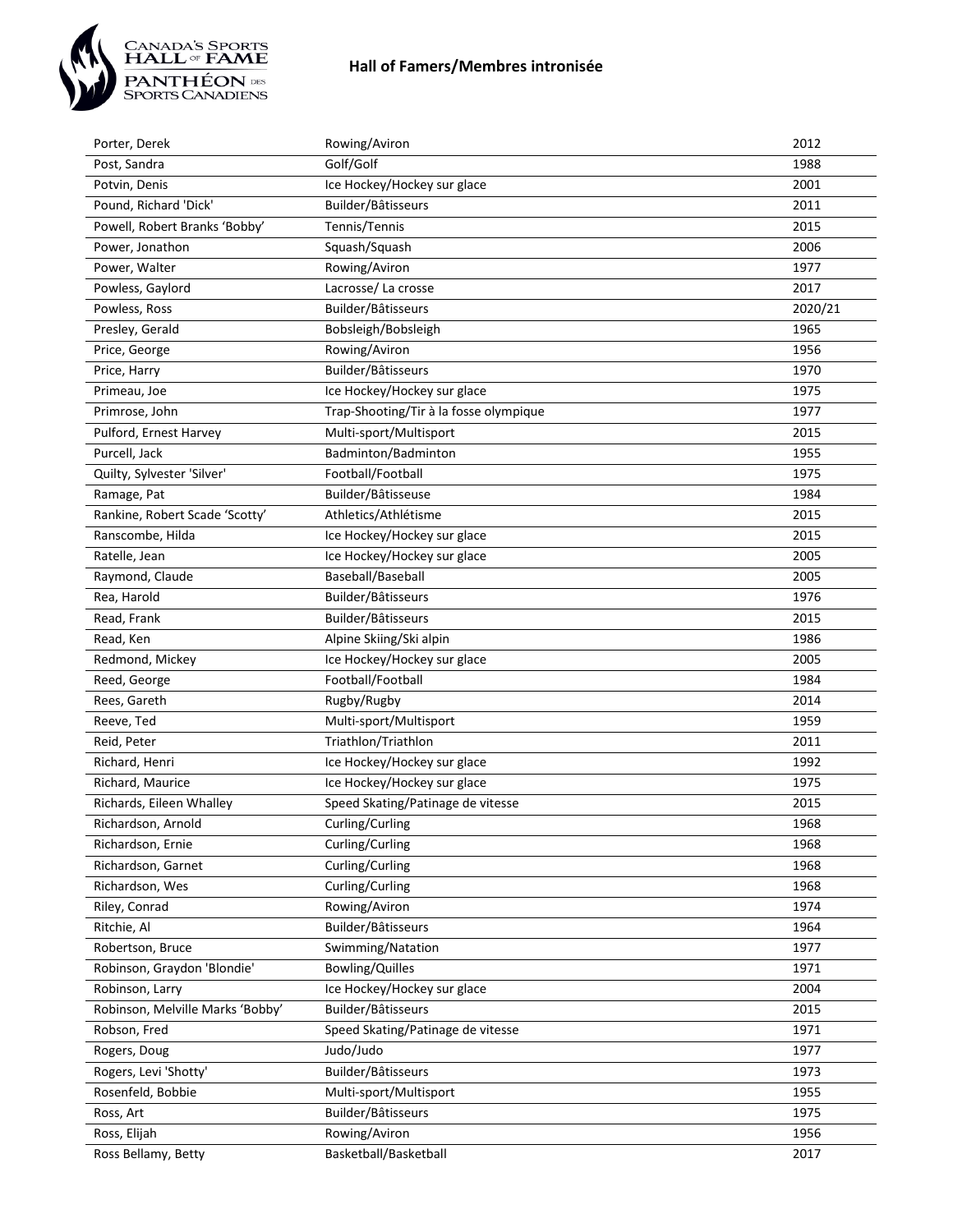

| Roué, William                | Builder/Bâtisseurs                         | 1955 |
|------------------------------|--------------------------------------------|------|
| Rowe, Paul                   | Football/Football                          | 1975 |
| Roy, Patrick                 | Ice Hockey/Hockey sur glace                | 2010 |
| Rubenstein, Louis            | Figure Skating/Patinage artistique         | 1955 |
| Russel, Jeff                 | Football/Football                          | 1975 |
| Ryan, Joseph                 | Builder/Bâtisseurs                         | 1975 |
| Ryan, Thomas                 | Builder/Bâtisseurs                         | 1971 |
| Ryder, Gus                   | Builder/Bâtisseurs                         | 1963 |
| Sakic, Joe                   | Ice Hockey/Hockey sur glace                | 2013 |
| Salé, Jamie                  | Figure Skating/Patinage artistique         | 2012 |
| Saunders, Claude             | Builder/Bâtisseurs                         | 1982 |
| Sauve, Julie                 | Builder/Bâtisseuse                         | 2006 |
| Savard, Serge                | Ice Hockey/Hockey sur glace                | 2005 |
| Sawchuk, Terry               | Ice Hockey/Hockey sur glace                | 1975 |
| Schmidt, Milt                | Ice Hockey/Hockey sur glace                | 1975 |
| Schmirler, Sandra            | Curling/Curling                            | 2000 |
| Schneider, Bert              | Boxing/Boxe                                | 1955 |
| Scholes, Lou                 | Rowing/Aviron                              | 1955 |
| Scott, Barbara Ann           | Figure Skating/Patinage artistique         | 1955 |
| Scott, Beckie                | Cross-Country Skiing/Ski de fond           | 2007 |
| Scott Kennedy, Abbie         | Basketball/Basketball                      | 2017 |
| Seaman, Daryl 'Doc'          | Builder/Bâtisseurs                         | 2012 |
| Secord, Robert               | Builder/Bâtisseurs                         | 1993 |
| Seiling, Rod                 | Ice Hockey/Hockey sur glace                | 2005 |
| Selke Sr., Frank             | Builder/Bâtisseurs                         | 1975 |
| Seller, Peggy                | Synchronized Swimming/Nage synchronisée    | 1966 |
| Shaughnessy, Frank           | Builder/Bâtisseurs                         | 1974 |
| Shedd, Marjory               | Badminton/Badminton                        | 1970 |
| Sherring, Bill               | Athletics/Athlétisme                       | 1955 |
| Shewfelt, Kyle               | Artistic Gymnastics/Gymnastique artistique | 2010 |
| Shields, Kathy               | Builder/Bâtisseuse                         | 2014 |
| Shields, Ken                 | Builder/Bâtisseurs                         | 2009 |
| Shore, Eddie                 | Ice Hockey/Hockey sur glace                | 1975 |
| Shuttleworth, William        | Builder/Bâtisseurs                         | 2015 |
| Simpson, Ben                 | Football/Football                          | 1975 |
| Simpson, Bill                | Builder/Bâtisseurs                         | 1971 |
| Simpson, Harold 'Bullet Joe' | Ice Hockey/Hockey sur glace                | 1975 |
| Sinden, Harry                | Builder/Bâtisseurs                         | 2005 |
| Smith, Ethel                 | Athletics/Athlétisme                       | 1955 |
| Smith, Graham                | Swimming/Natation                          | 1986 |
| Smith-Johannsen, Herman      | Builder/Bâtisseurs                         | 1982 |
| Smith McIntyre, Connie       | Basketball/Basketball                      | 2017 |
| Smythe, Conn                 | Builder/Bâtisseurs                         | 1975 |
| Somerville, Charles 'Sandy'  | Golf/Golf                                  | 1955 |
| Sorensen, Gerry              | Alpine Skiing/Ski alpin                    | 1989 |
| Sotvedt, Henry               | Builder/Bâtisseurs                         | 2015 |
| Southern, Margaret           | Builder/Bâtisseuse                         | 2006 |
| Southern, Ron                | Builder/Bâtisseurs                         | 2006 |
| Speers, James                | Builder/Bâtisseurs                         | 1966 |
| Sprague, David               | Football/Football                          | 1975 |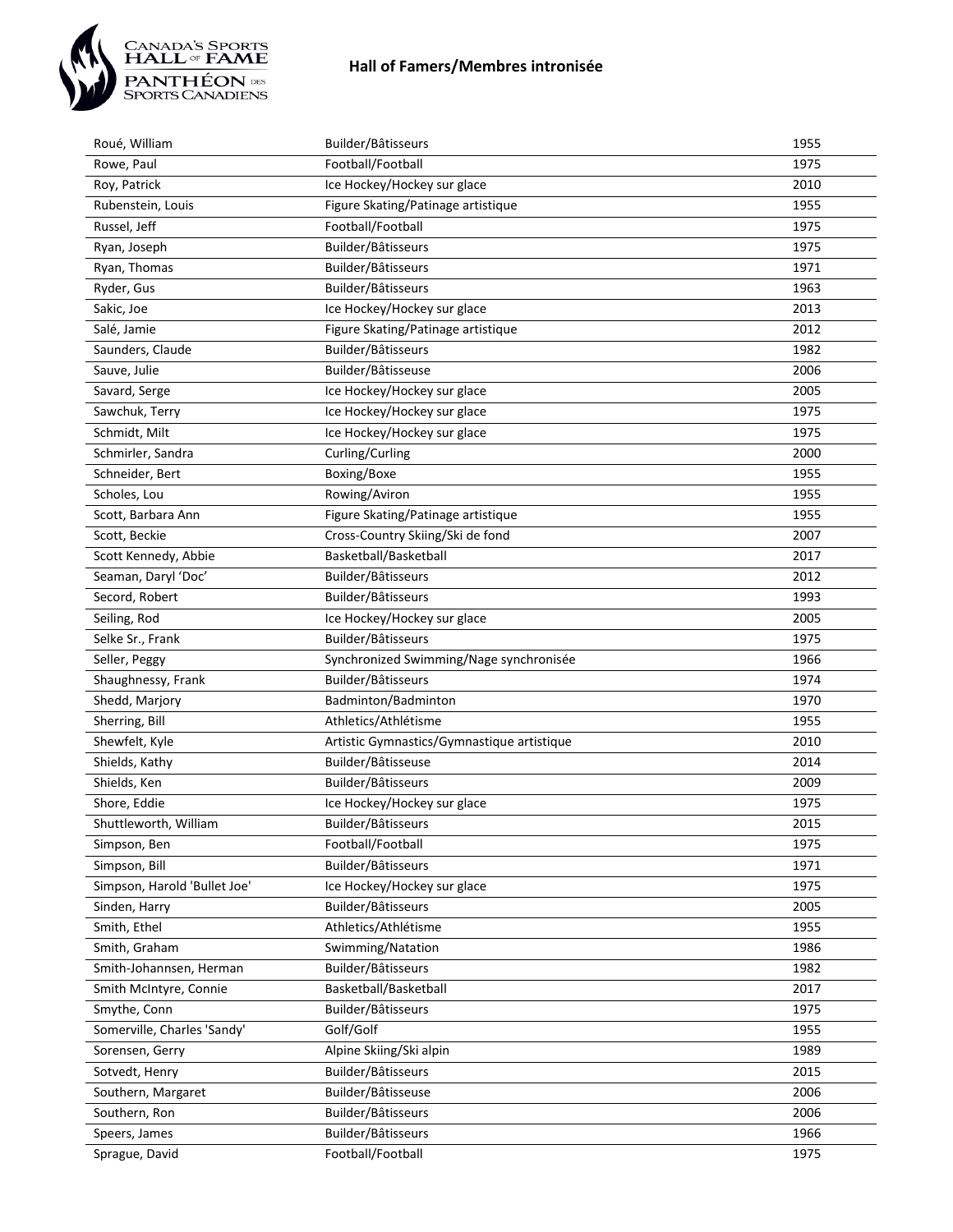

| St. Godard, Emile         | Dogsled Racing/Courses de traîneau à chiens       | 1956 |
|---------------------------|---------------------------------------------------|------|
| Stack, Frank              | Speed Skating/Patinage de vitesse                 | 1974 |
| Stapleton, Pat            | Ice Hockey/Hockey sur glace                       | 2005 |
| Steadward, Robert         | Builder/Bâtisseurs                                | 2007 |
| Steen, Dave               | Decathlon/Décathlon                               | 1992 |
| Stewart Streit, Marlene   | Golf/Golf                                         | 1962 |
| Stewart, Nels             | Ice Hockey/Hockey sur glace                       | 1975 |
| Stewart, Ron              | Football/Football                                 | 1989 |
| Stirling, Hugh            | Football/Football                                 | 1975 |
| Stojko, Elvis             | Figure Skating/Patinage artistique                | 2006 |
| Stone Stewart, Helen      | Basketball/Basketball                             | 2017 |
| Stone Sutton, Edith       | Basketball/Basketball                             | 2017 |
| Storey, Roy 'Red'         | Multi-sport/Multisport                            | 1986 |
| Strike, Hilda             | Athletics/Athlétisme                              | 1972 |
| Stukus, Annis             | Football/Football                                 | 1991 |
| Sullivan, Jack            | Builder/Bâtisseurs                                | 1983 |
| Surin, Bruny              | Athletics/Athlétisme                              | 2008 |
| Sydor, Alison             | Cycling/Cyclisme                                  | 2013 |
| Tallon, Dale              | Ice Hockey/Hockey sur glace                       | 2005 |
| Tanner, Elaine            | Swimming/Natation                                 | 1971 |
| Tator, Dr. Charles        | Builder/Bâtisseurs                                | 2017 |
| Taylor, Brenda            | Rowing/Avrion                                     | 2013 |
| Taylor, Edward            | Builder/Bâtisseurs                                | 1974 |
| Taylor, Fred 'Cyclone'    | Ice Hockey/Hockey sur glace                       | 1975 |
| Taylor, Ron               | Baseball/Baseball                                 | 1993 |
| Temple, Mary Rose Thacker | Figure Skating/Patinage artistique                | 2015 |
| Tewksbury, Mark           | Swimming/Natation                                 | 1995 |
| Thom, Linda               | Shooting - Pistol/Tir au pistolet                 | 1992 |
| Thompson, James           | Builder/Bâtisseurs                                | 1960 |
| Thompson, Stanley         | Builder/Bâtisseurs                                | 2015 |
| Thomson, Earl 'Tommy'     | Athletics/Athlétisme                              | 1955 |
| Thorburn, Cliff           | Snooker/Snooker                                   | 2001 |
| Timmis, Brian             | Football/Football                                 | 1975 |
| Tommy, Andy               | Football/Football                                 | 1976 |
| Townsend, Cathy           | <b>Bowling/Quilles</b>                            | 1977 |
| Trifunov, James           | Wrestling/Lutte                                   | 1960 |
| Trottier, Bryan           | Ice Hockey/Hockey sur glace                       | 2016 |
| Tubman, Joe               | Football/Football                                 | 1975 |
| Turcotte, Ron             | Jockey Racing/Courses de chevaux montés           | 1980 |
| Turner, Dave              | Soccer/Soccer                                     | 1955 |
| Underhill, Barbara        | Figure Skating/Patinage artistique                | 1988 |
| Van der Merwe, Marina     | Builder/Bâtisseuse                                | 2015 |
| Van Vliet, Maury          | Builder/Bâtisseurs                                | 1997 |
| Vanderburg, Helen         | Synchronized Swimming/Nage synchronisée           | 1983 |
| Viger, André              | Athlete, Para Athletics/ Athléte, Para Athlétisme | 2013 |
| Villeneuve, Gilles        | Auto Racing/Course automobile                     | 1983 |
| Villeneuve, Jacques       | Auto Racing/Course automobile                     | 2010 |
| Wagner, Barbara           | Figure Skating/Patinage artistique                | 1957 |
| Waldo, Carolyn            | Synchronized Swimming/Nage synchronisée           | 1991 |
| Walinga, Jennifer         | Rowing/Avrion                                     | 2013 |